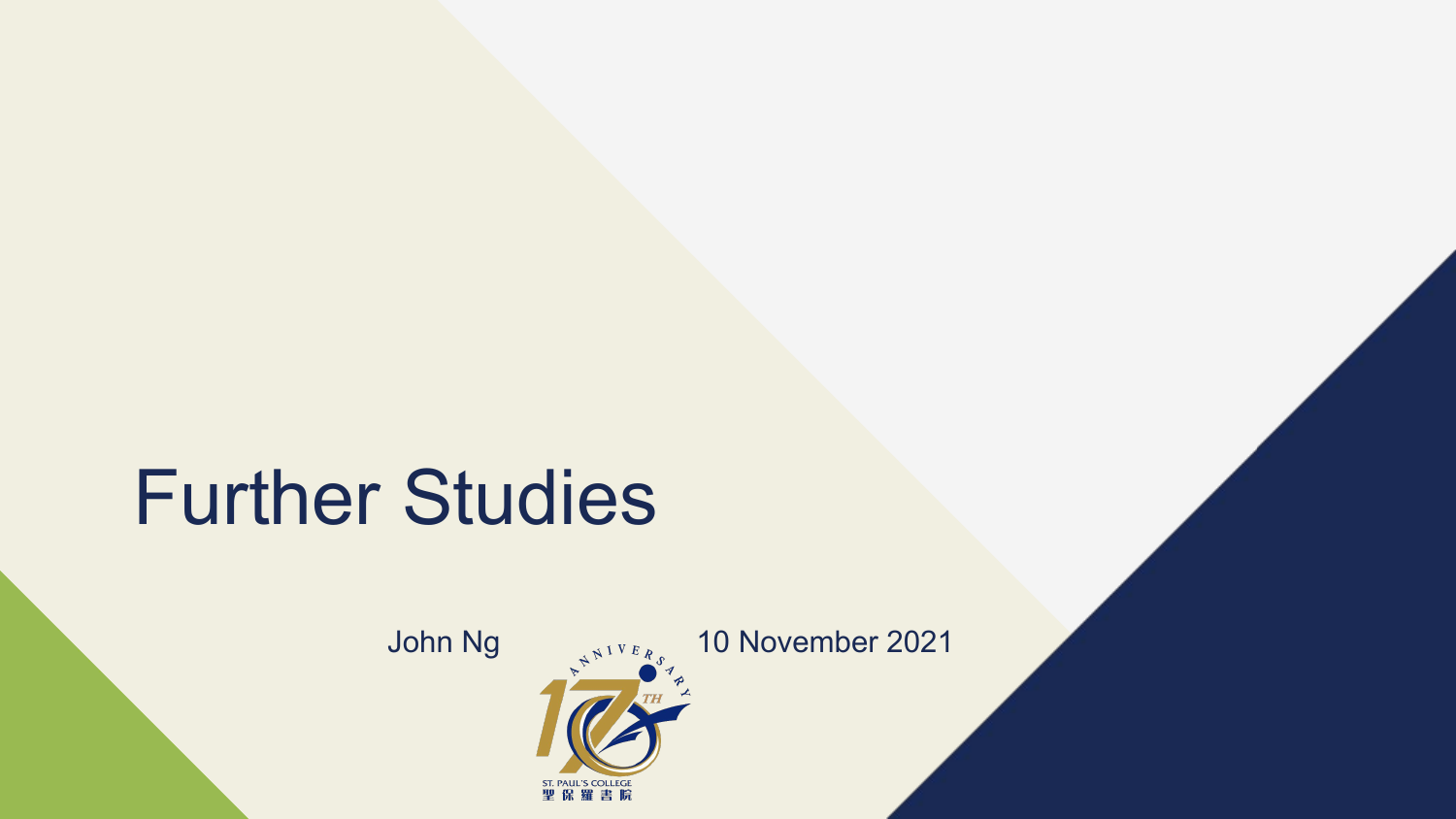## Form 4

02

# University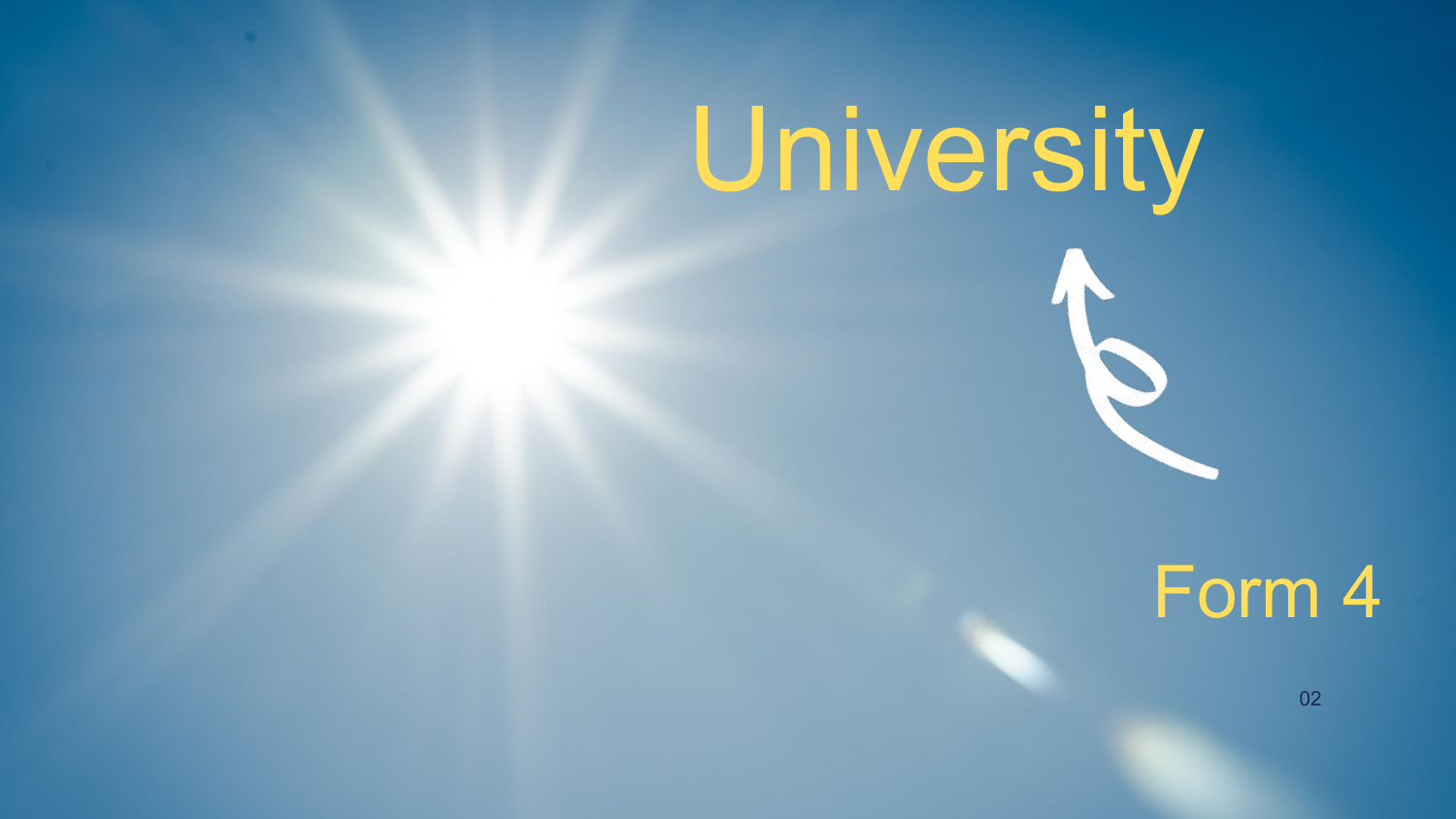

## **General Entrance** Requirements

3 2 3





#### Chinese Language English Language











## Mathematics Citizenship and Social Development

Elective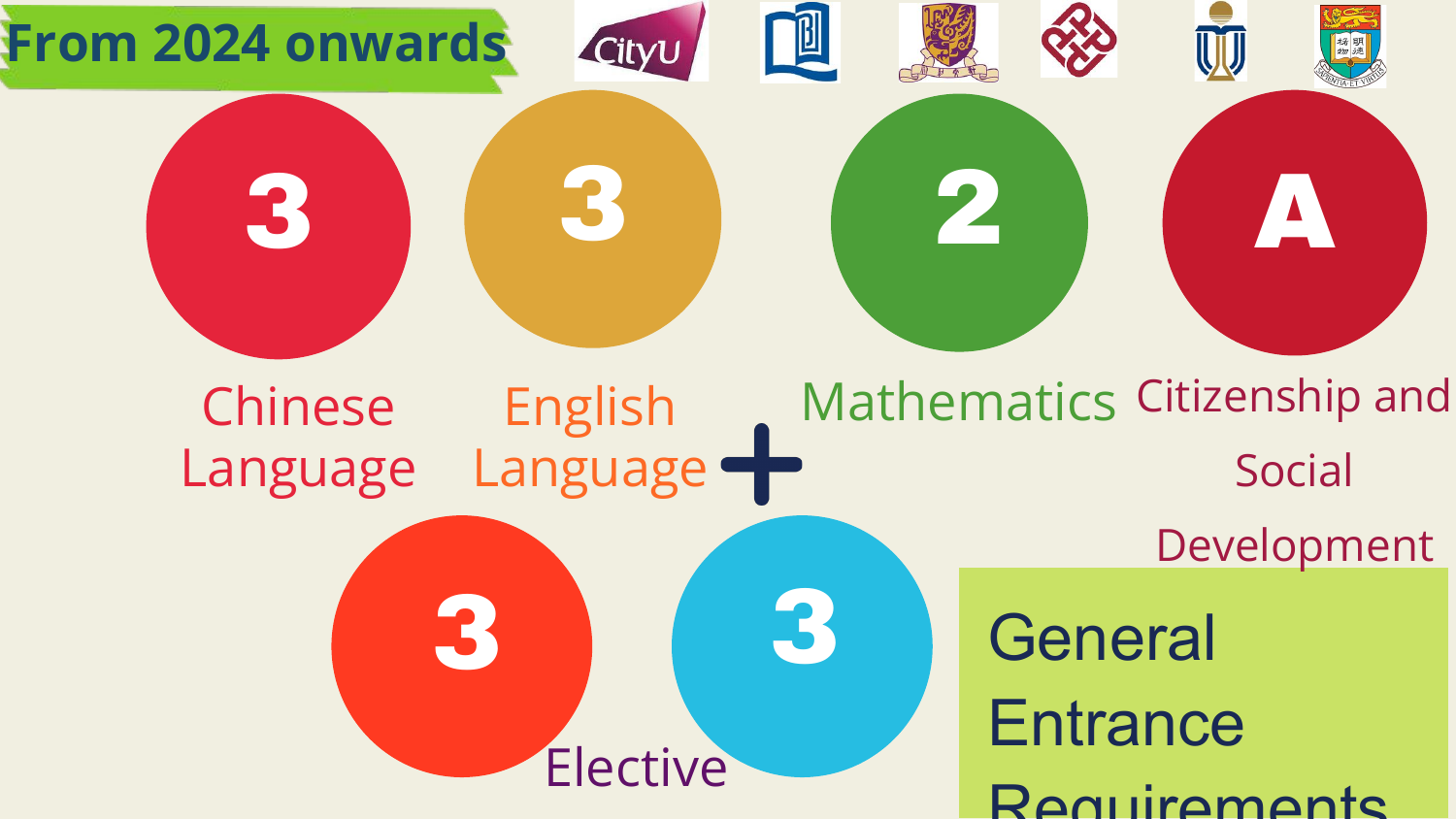Programme **Entrance** Requirements



Biology or Chemistry or Physics

Biology

(Preferred)Biology or Chemistry or Physics

(Preferred)Biology and/or Physics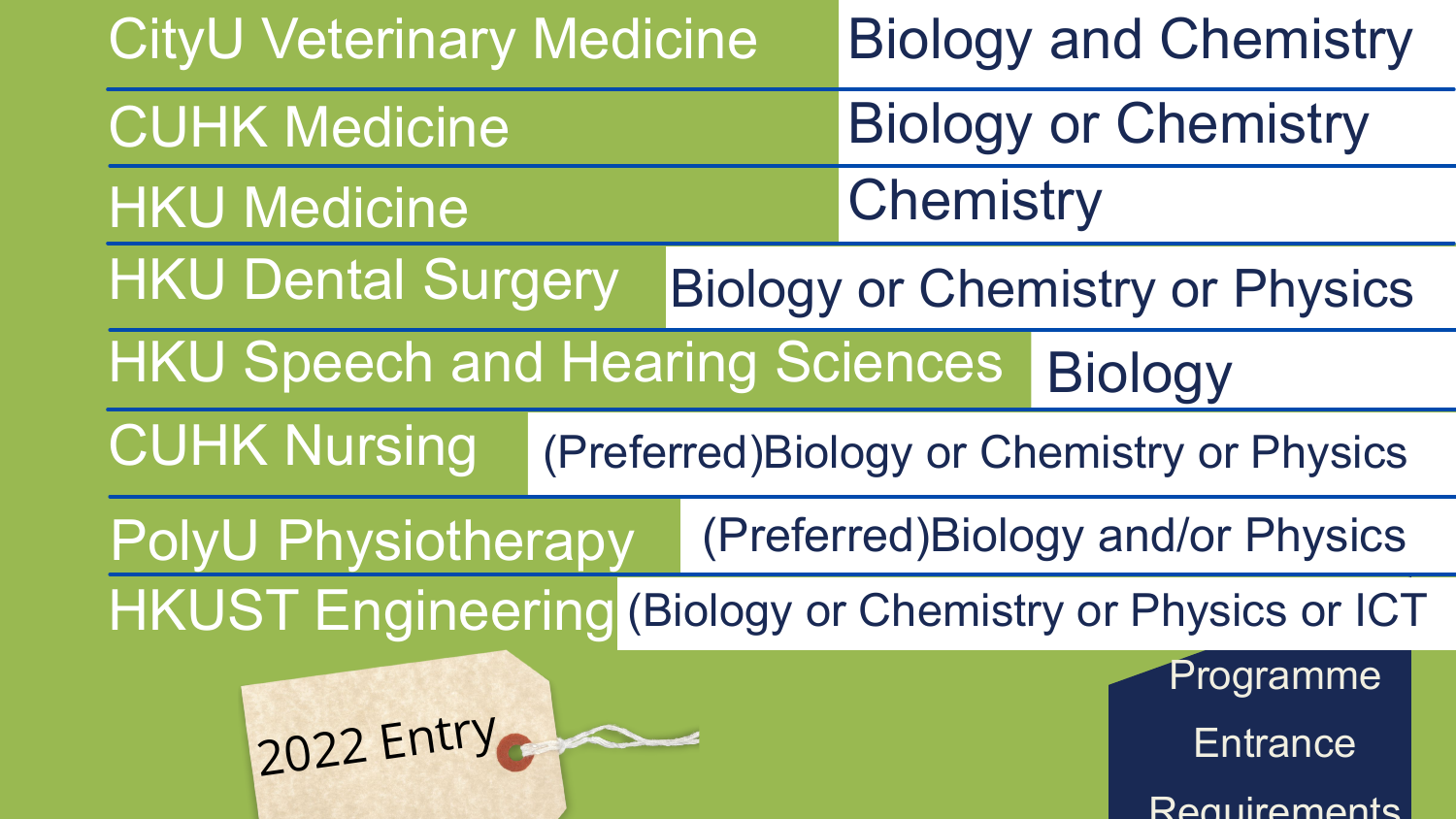### CityU Electrical Engieering (x2) ICT, M1/M2, Physics

# (x1.5) Biology, Chemistry

HKBU Chinese Medicine and Biomedical Science

CUHK Financial Technology

- (x1.5) Biology, Chinese Language,
	-
	-
- (x1.75) Mathematics, M1/M2
- (x1.5) Biology, Chemistry,
- Economics, ICT, Physics
- (x1.25) English, Chinese
- (x2) English, Mathematics, M1/M2 (x1.5) Biology, Chemistry, Physics,

English Language (x1.25) Chemistry ICT

HKU Applied Artificial Intelligence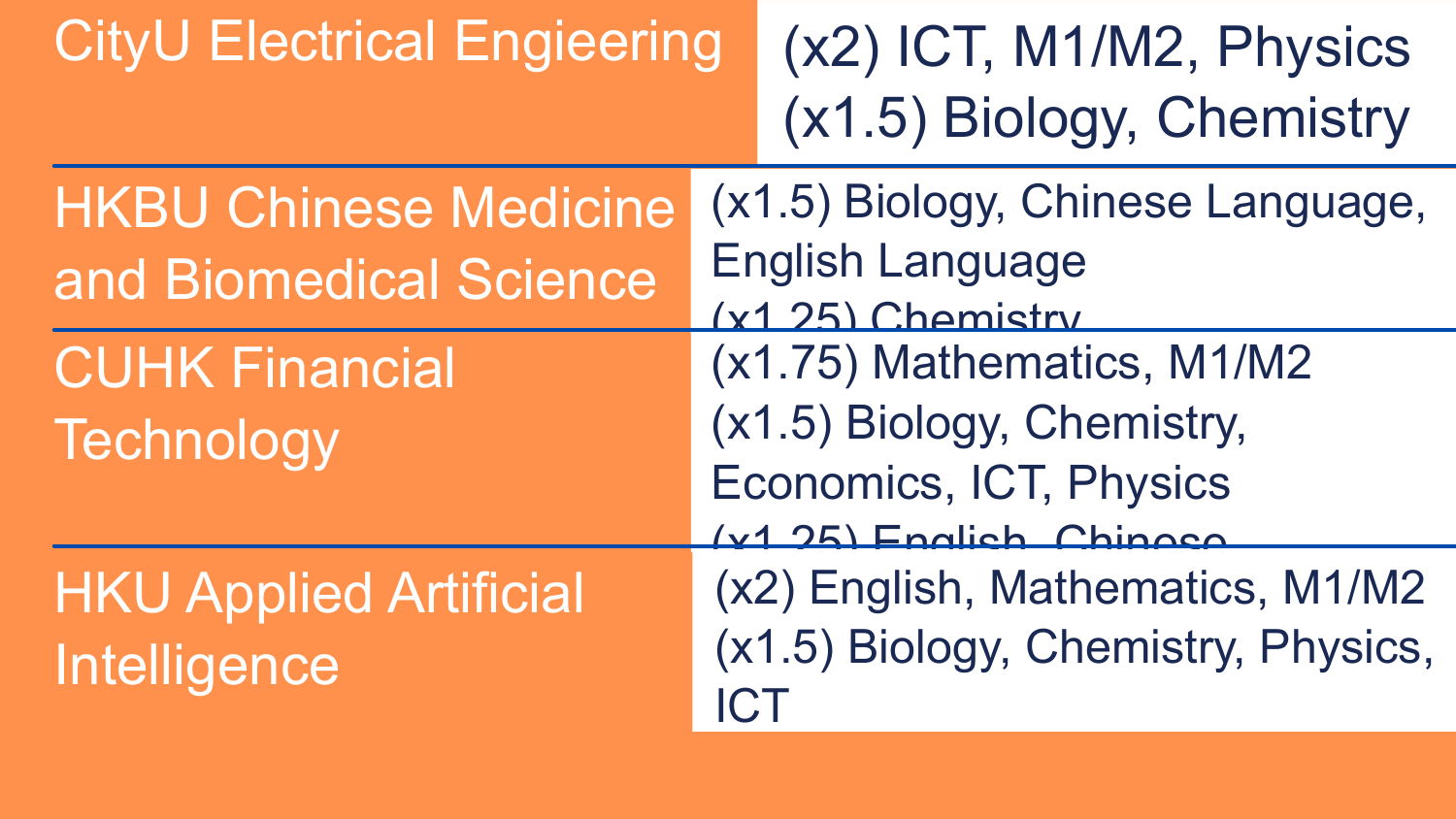| M1/M2, B<br>Physics.                  | (Preferred |
|---------------------------------------|------------|
|                                       |            |
|                                       |            |
| <b>PolyU Design</b><br>(Preferre      |            |
| Mathema                               |            |
| (Preferre<br><b>PolyU Fashion and</b> |            |
| <b>Visual Art</b><br>Textiles         |            |

d) English, Mathematics, Biology, Chemistry, BAFS, Economics, ICT d) Chinese, English, atics, Visual Arts d) English, Chemistry, ts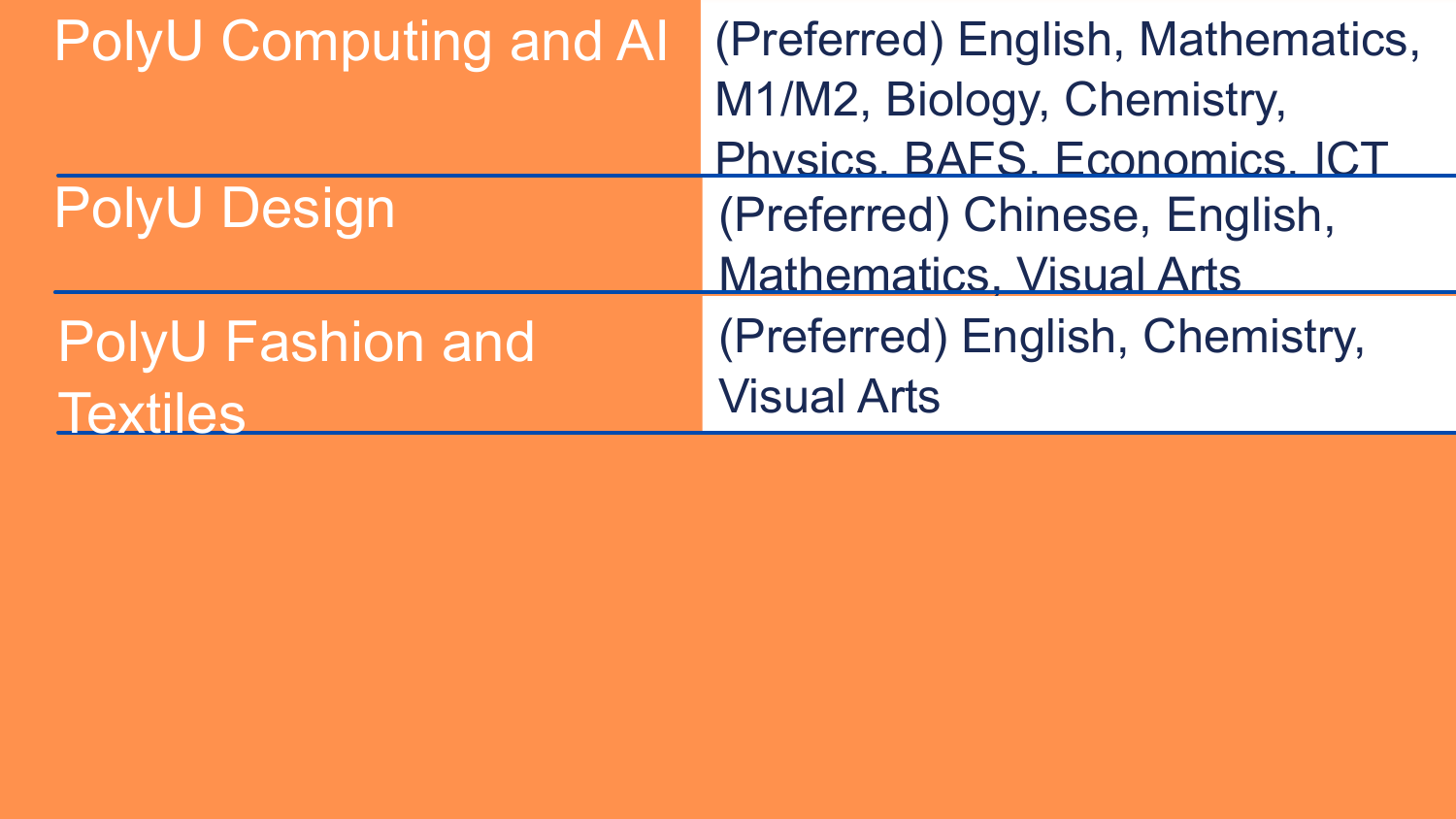

**Subject Weighting Selection Principles Admission Scores**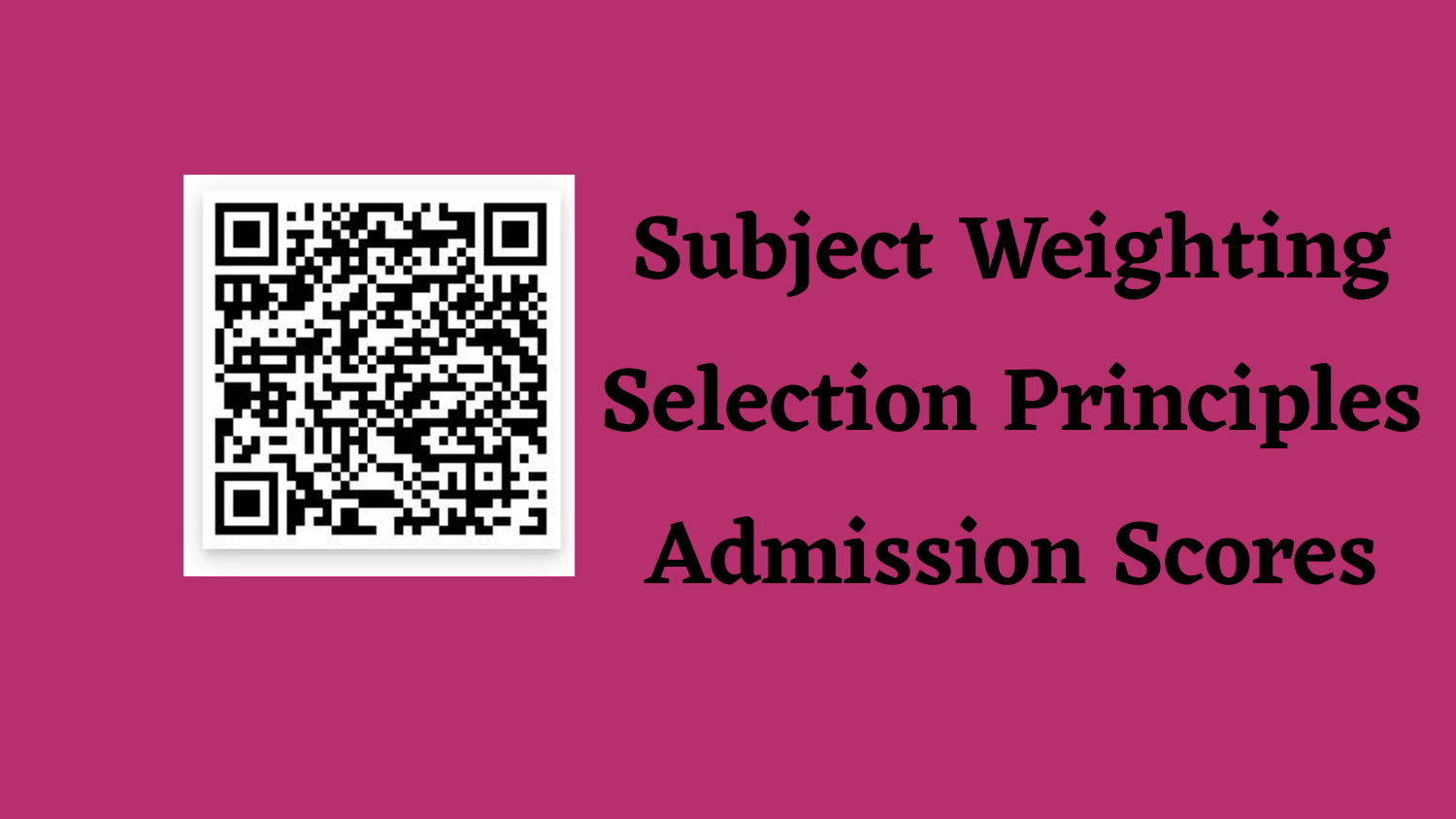| <b>Mathematics</b><br><b>Extended Part</b>                                |                                  |                                                                                                    |  | Mathemat<br><b>Extended F</b>                                                           |  |
|---------------------------------------------------------------------------|----------------------------------|----------------------------------------------------------------------------------------------------|--|-----------------------------------------------------------------------------------------|--|
|                                                                           | Module 1:<br><b>Calculus and</b> |                                                                                                    |  | Module 2<br>Algebra a                                                                   |  |
| may<br><b>M1/M2</b>                                                       |                                  | Statistics (W1) or<br>above                                                                        |  | Calculus /<br>(preferre                                                                 |  |
| - Architectural<br><b>Studies</b><br>- Surveying<br>- BA<br>- Engineering |                                  | - BBA (Marketing<br><b>Analytics and</b><br><b>Technology)</b><br>- Quantitative<br><b>Finance</b> |  | - Biomedical<br><b>Engineering</b><br>- Engineering<br>- Arts and Scie<br>- BBA (Busine |  |
| - Chinese Medicine                                                        |                                  | - Data Science and                                                                                 |  | <b>Analytics)</b>                                                                       |  |

**- Nursing**



**Engineering**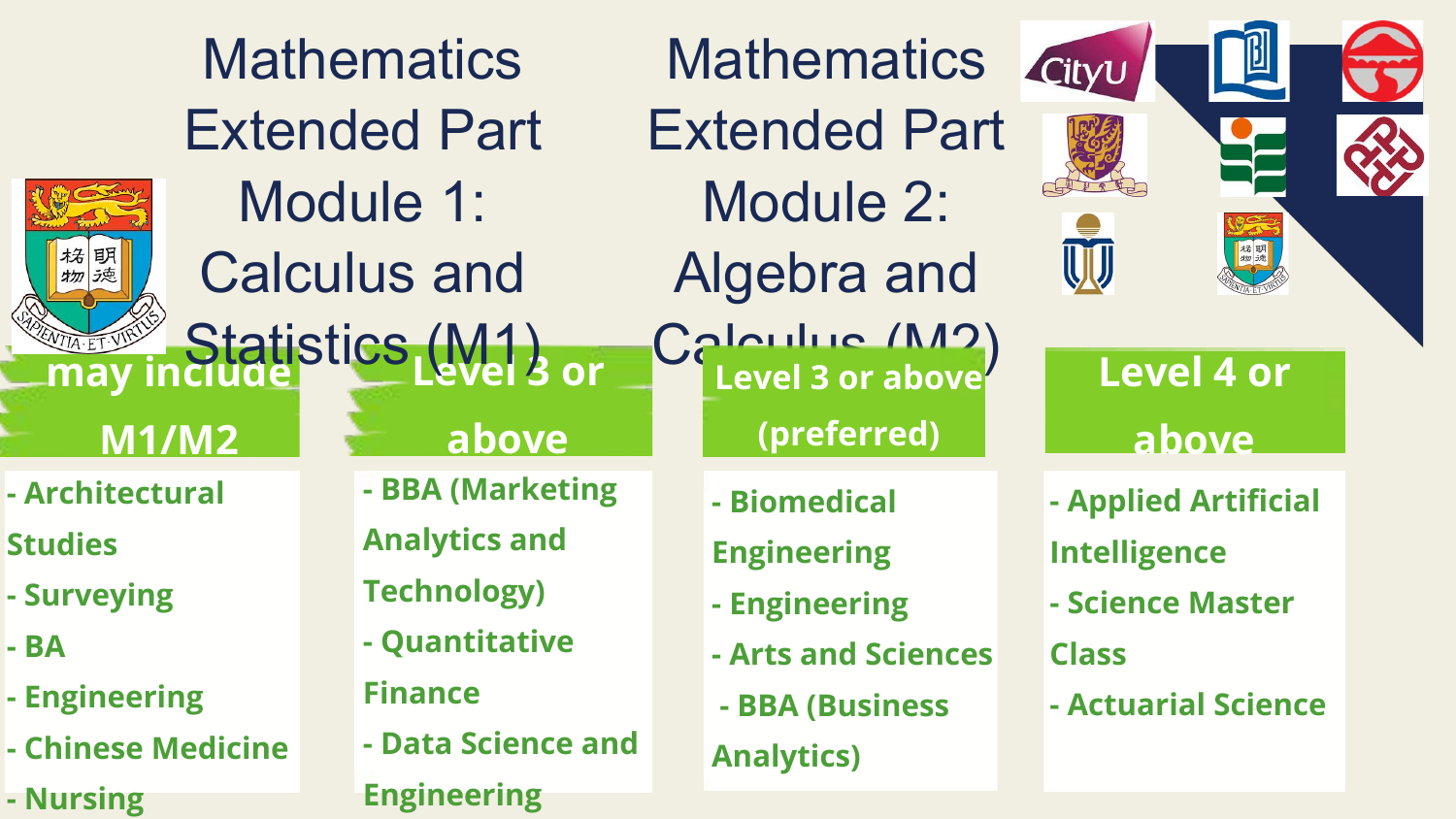

**X1.2 x1.25 x2 Mathematics** Extended Part Module 1: Calculus and Statistics (M1)

**Mathematics** Extended Part Module 2: Algebra and Calculus (M2)

**- Quantitative** 

**Finance**

**- Marketing** 

**Analytics and** 

**Technology**



- **Bachelor of**
- **Education and**
- **Bachelor of Science**
- **Bachelor of**
- **Science and**
- **Bachelor of Laws**
- **Applied Artificial**
- **Intelligence**

**- Actuarial Science**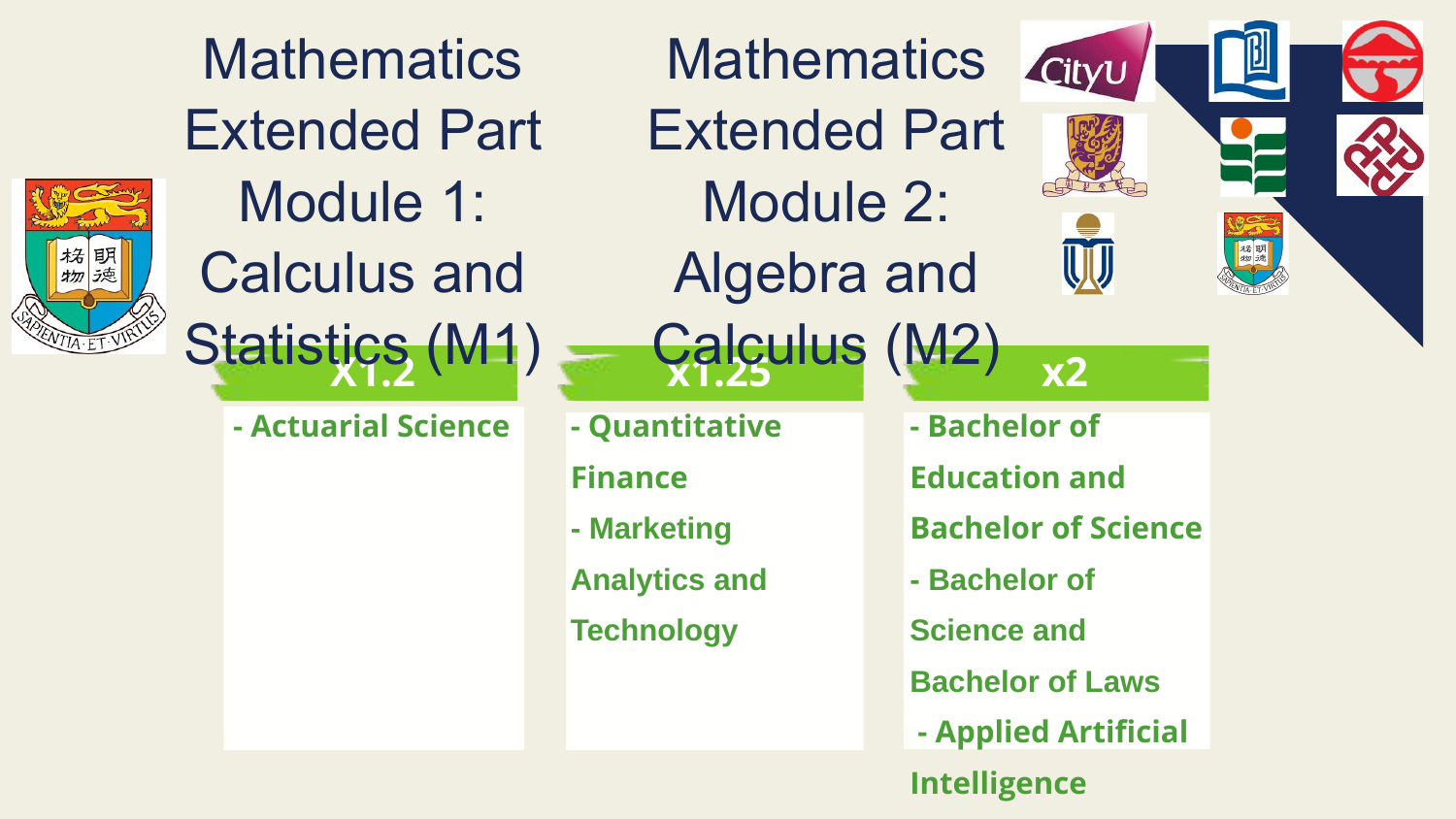**Mathematics** Extended Part Module 1: Calculus and Statistics (M1) Calculus (M2) Further Maths (A Level) ~ **Mathematics** Extended Part Module 2: Algebra and M1/M2 (HKDSE)

Grade 5 - 5\* in relevant subjects. Where Mathematics is Hong Kong Diploma of Secondary Education required applicants should achieve the required grade in **Hong Kong** both the Mathematics compulsory and Mathematics (HKDSE) Extended 1 or 2 components.

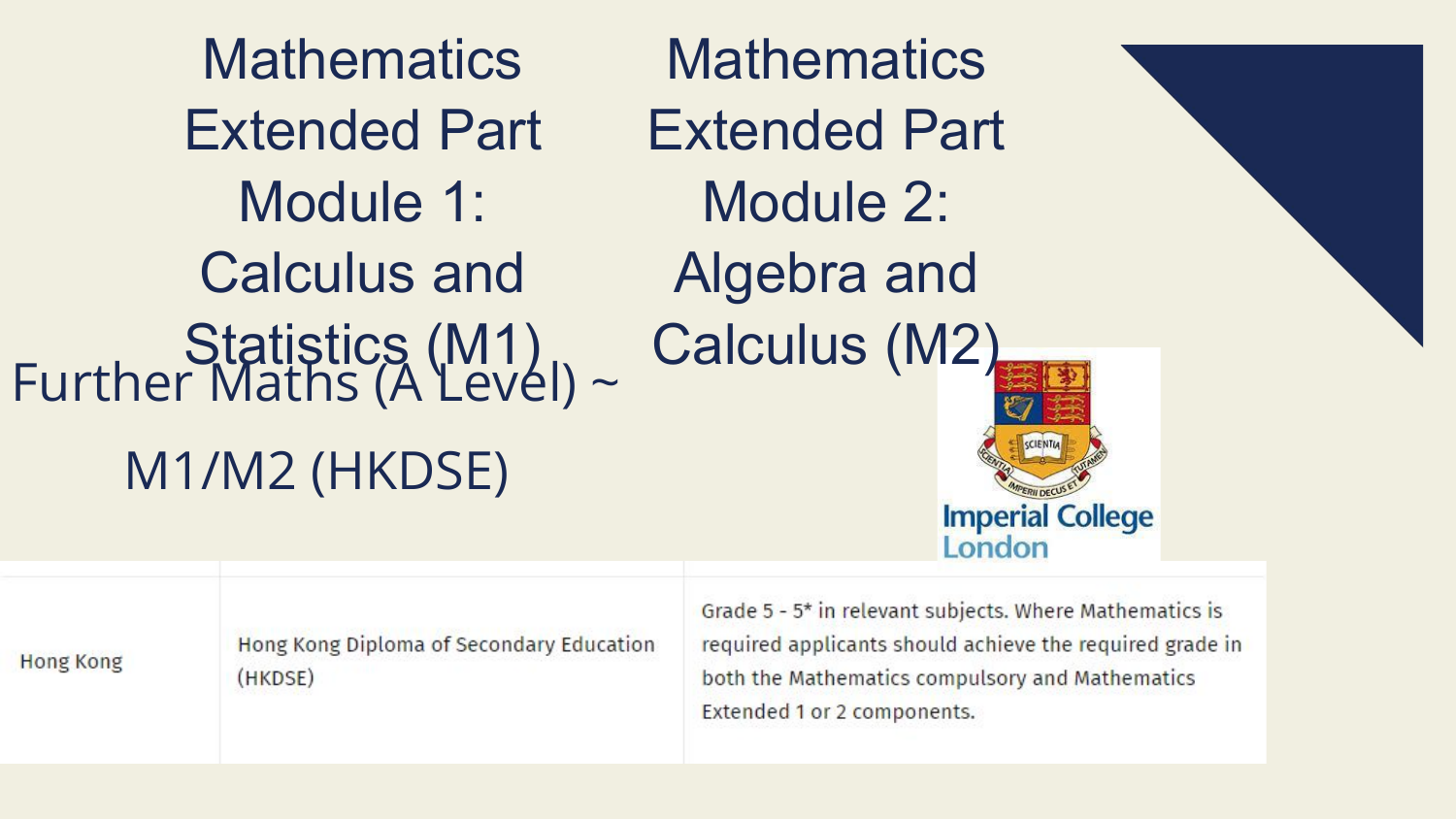# Programme A-Level Subject Requirements

# UK University Building and Surveying (Required/Preferred) Science

(Typical) IT and Computing, Geography

- 
- Business (Useful) Business Studies, Economics
- Computer Science (Useful) Further Maths, Physics, ICT
- Dentistry (Required)Chemistry and/or Biology
	-
	- (Typical) Further Maths, History
	- (Required/Preferred) Physics (Alternative to Physics) Science, Computing
		-

(Relevant) Physics

Economics (Useful) Economics

Engineering

(Useful) Further Maths

Journalism (Important) History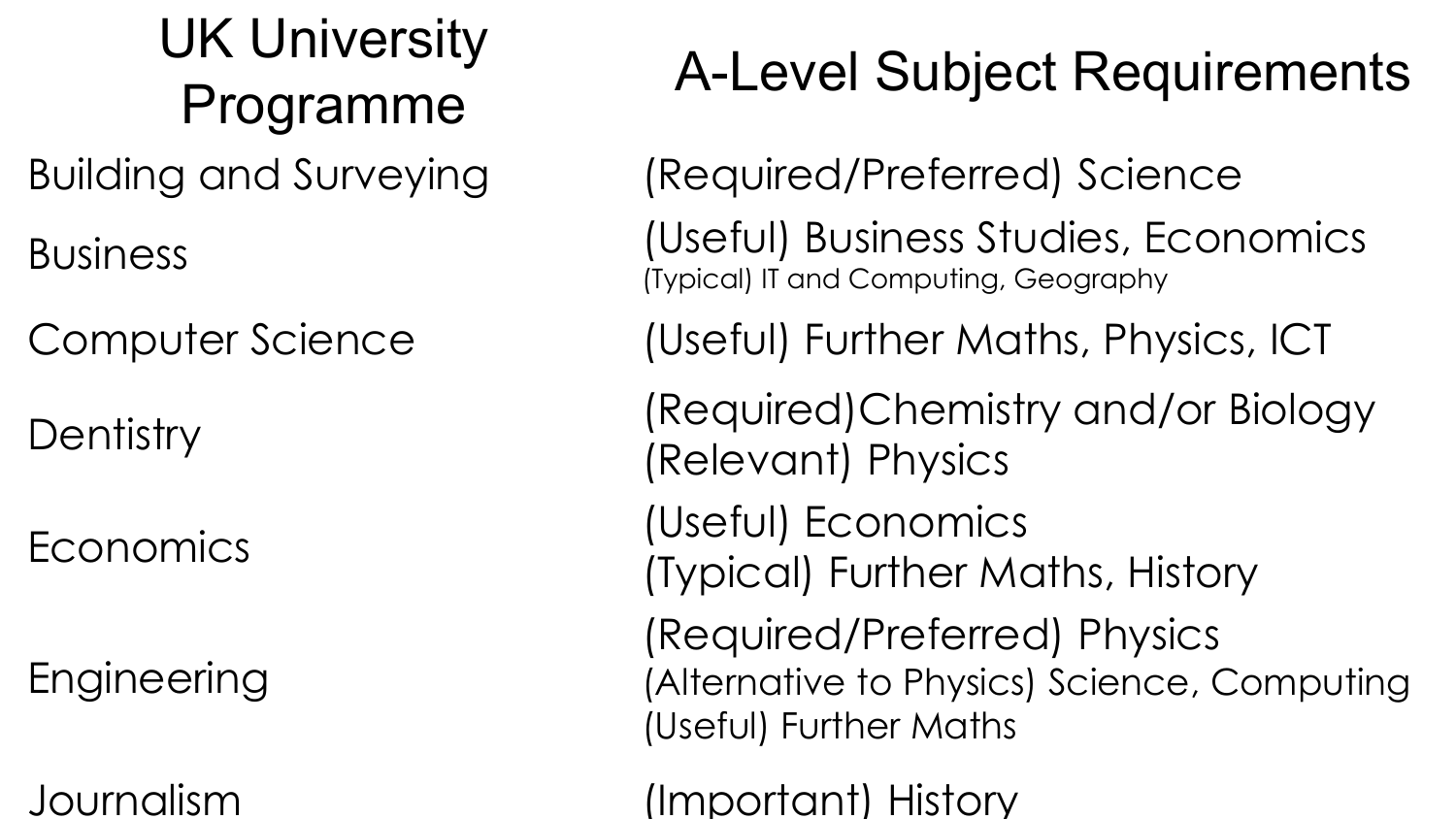# UK University

# Programme A-level Subject Requirements

Nursing

(Essential) Biology (Useful) Chemistry (Typical) Religious Studies Physiotherapy (Essential) Biology (Useful) Chemistry, Physics Politics (Useful) History

**History** 

- Medicine (Required) Chemistry, (Biology, Physics)
	-
	-
	-
	-
	-
	- (Relevant) Economics, Geography (Essential) Chemistry, Physics, Biology (Preferred) Geography, Economics,
- Veterinary Science (Essential) Biology, (Chemistry, Physics)

Psychology